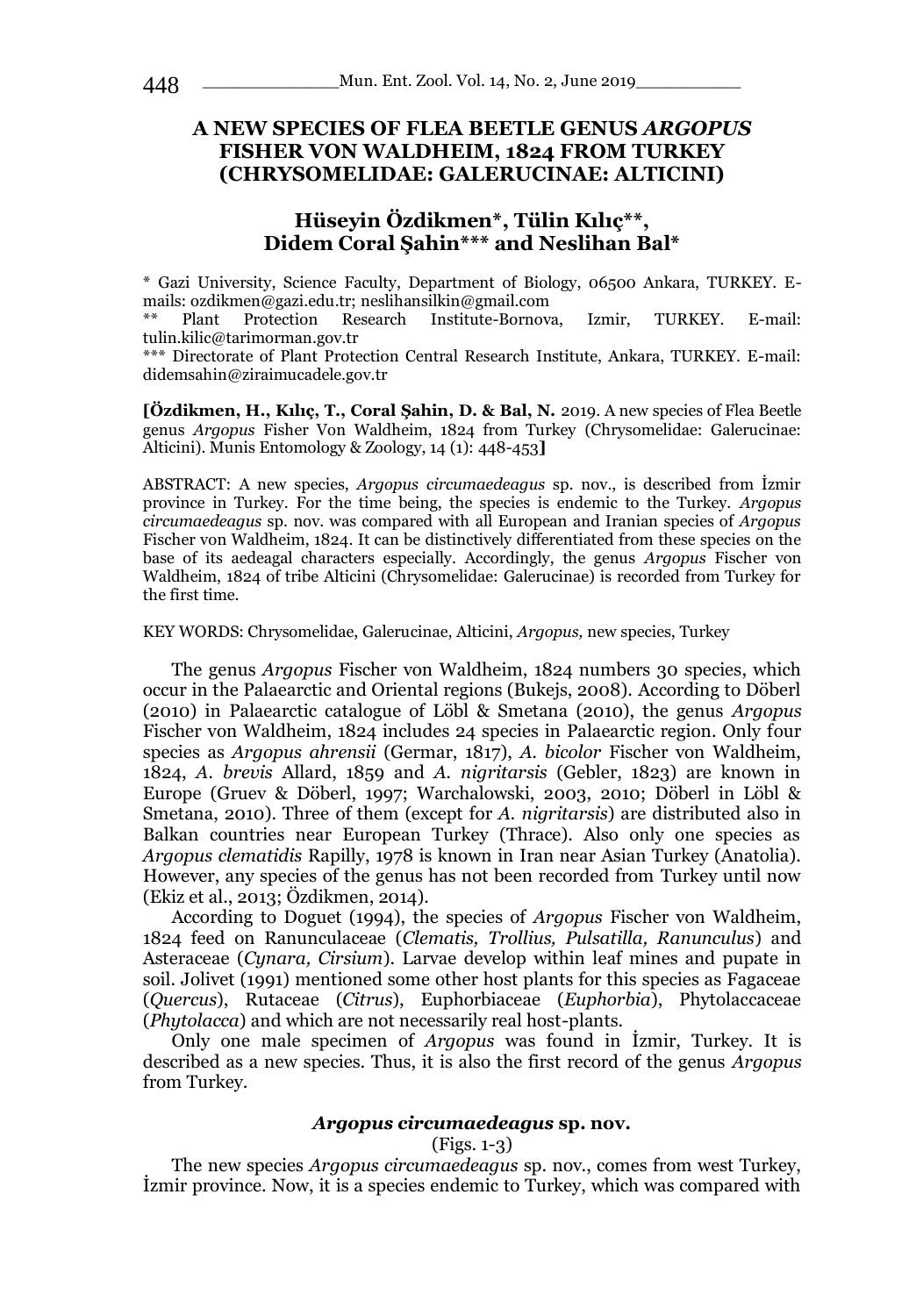all European and Iranian species of *Argopus* Fischer von Waldheim, 1824. It can be distinctively differentiated from these species on the base of its aedeagal characters especially.

**HOLOTYPE:** Male – Turkey, İzmir province, Urla, Demircili, 03 May 2018 (1 specimen, ♂), on *Cynara scolynus* L. (Asteraceae), leg. T. Kılıç. The holotype is stored in Nazife Tuatay Plant Protection Museum (NTM) (Turkey, Ankara).

# **Description of holotype.**

### **Length:** 3.81 mm.

**Body:** The whole body oval wide and short, subhemispheric. Almost completely brick red (except for black eyes and apical parts of mandibles). Upper side almost completely glabrous. Underside and legs clothed with short, rather dense, recumbent or semirecumbent reddish hairs.

**Head:** Almost completely brick red (except for black eyes and apical parts of mandibles). Almost entirely impunctated, at most here and there with very fine and very sparsely a few punctures. More or less distinctly pubescent behind base of antennae. Nasal carina wide. Frontal callus distinct. Frons and vertex smooth and glabrous. Antennae reddish, with sparse, reddish-yellow pubescence throughout their surfaces.

**Pronotum:** Trapezoidal and convex, widened basally. Completely brick red. Entirely glabrous and almost impunctated, at most here and there with very fine and very sparsely a few punctures. Pronotum clearly transverse and approximately as long as 3/5 its width.

**Scutellum:** Small and triangular. Completely brick red. Entirely glabrous. With a few punctures.

**Elytra:** Completely brick red. Entirely glabrous. Strongly convex, very rounded on the sides, with variable, very fine and scattered punctures. Punctures of elytra double (fine and stronger punctures mixed). Punctures on elyra more distinct and denser than on head and pronotum. Humeral callus more or less elevated. Epipleura entirely brick red. Elytra largest in the midlength.

**Legs:** Completely brick red and clothed with short, rather dense, recumbent or semirecumbent reddish-yellow hairs. Upper side of mid- and hind tibiae in apical half with broad longitudinal furrow delimited by ridges.

**Aedeagus:** In lateral view, apical part of median lobe slightly curved median foramen to apex. Sharpened towards to apex.

In dorsal view, median lobe broadly rounded apically, apex perceptibly protruted. Upper and lateral margins of orifice almost rounded. Dorsal plate distinct, large and entire. Median lobe in lateral parts and fore part of orifice thickened. Thickening in lateral parts approximately as wide as the fore part. Median lobe behind the dorsal plate more or less broadly hollowed to lateromedian part, not only median part.

In ventral view, median lobe broadly rounded apically, apex perceptibly protruded, shaped as a finger. Median lobe with longitudinal, considerably flattened area in median part.

# **Female:** Unknown.

**Differential diagnosis.** The new species *Argopus circumaedeagus* sp. nov., exerts considerable morphological features differentiation from other species of the genus. Mainly, aedeagus are unique in the new species. At least median lobe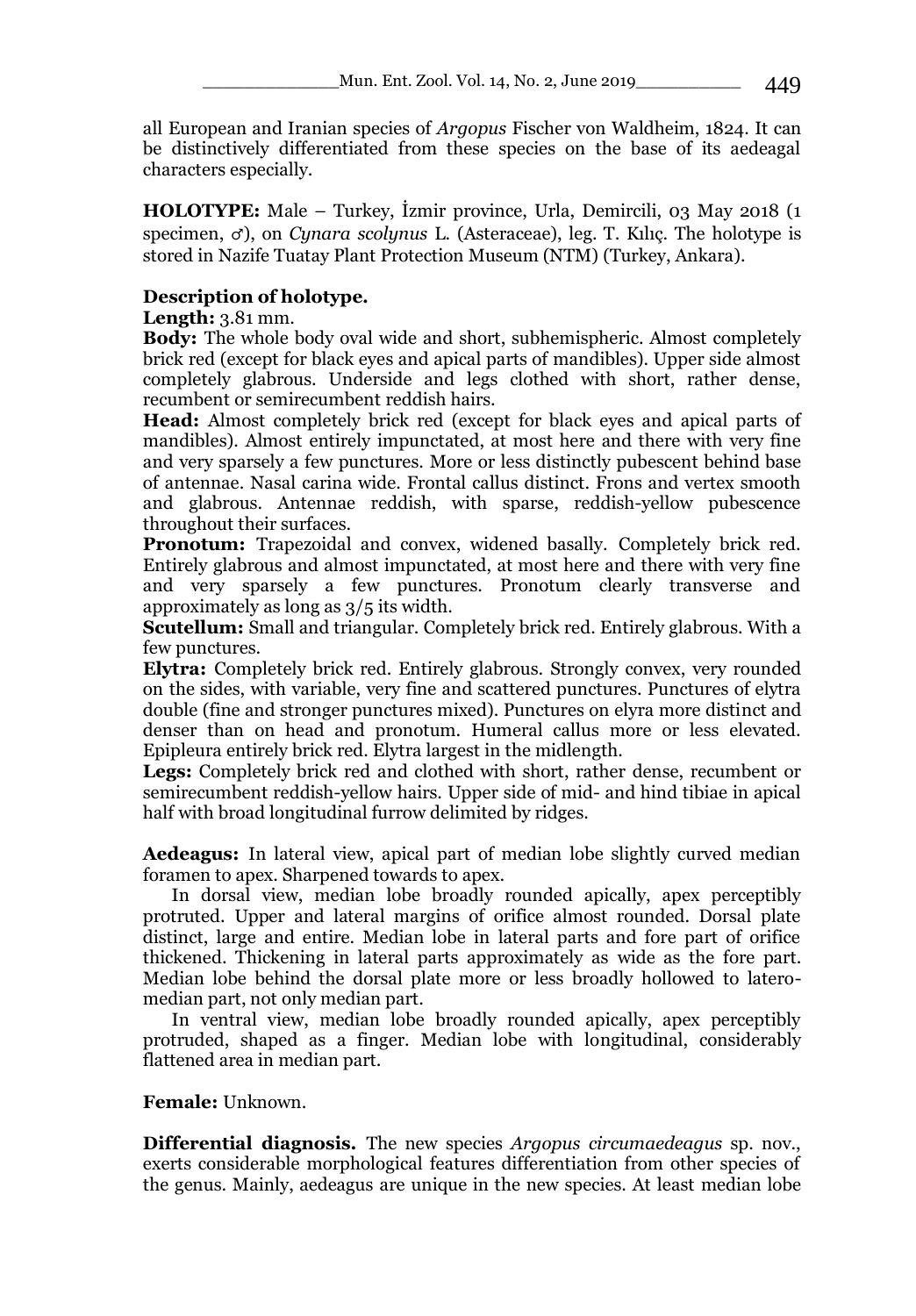broadly rounded apically in the new species while median lobe more or less narrowed or sharpened in the other species. See the description of the new species and key for the other diagnostic characters.

The closest species to the new species with regard to external morphological features is *A. ahrensii*. Then, *A. clematidis* is followed. Other two species *A. bicolor* and *A. nigritarsis* due to partly blackish or black body parts are clearly distinguished from the new species.

**Distribution:** The new species is known from Izmir province (Urla) in Aegean region of Turkey. For the time being, the species is endemic to the Turkey.

**Etymology:** The specific name of the new species is based on the shape of apical part of aedeagus.

### **A key for the species of** *Argopus* **Fischer von Waldheim, 1824 in Western Palaearctic region (the key based on Bieńkowski, 2004; Warchalowski, 2010)**

**1.** Whole body uniformly brick red. Upper side of mid- and hind tibiae in apical half with broad longitudinal furrow delimited by ridges (Fig. 5)…..………………………………………………..**2 -.** At least legs partly blackish or black. Upper side of mid- and hind-tibiae in apical half without furrow, but with narrow longitudinal mid ridge………………………………..………………..**5**

**2.** Punctures of elytra double (fine and stronger punctures mixed)…………………………………..**3 -.** Punctures of elytra very fine, almost uniform. Anterior angles of pronotum more distinctly protruding. Aedeagus stout, apex of aedeagus slightly but rather obtusely sharpened or rather obtusely sharpened. Length 3.8-4.5 mm. Europe (France, Greece (North Sporades Islands), Spain and North Africa (Algeria, Morocco, Tunisia). *Clematis*…………………………..… …………………………………………………………………………………………….….*A. brevis* **Allard, 1859**

**3.** Elytra largest in the midlength.………………………………..……………………………..………**4 -.** Elytra largest in hind part. Apex of aedeagus narrowed. Length 4.3-4.8 mm. Asia (Iran). *Clematis*………….……………………….………………..…………………….*A. clematidis* **Rapilly, 1978**

**4.** Apex of aedeagus slightly sharpened. Length 3.5-5.2 mm. Europe (Albania, Austria, Bosnia and Herzegovina, Belarus, Croatia, Czech Republic, Germany, Greece, Hungary, Italy, Latvia, Macedonia, Moldova, Poland, Romania, Russia, Slovakia, Slovenia, Switzerland, Ukraine, Serbia & Montenegro). *Clematis*….…….*A. ahrensii* **(Germar, 1817) -.** Apex of aedeagus broadly rounded. Length 3.81 mm. Turkey. *Cynara*…………………………… ……………………………………………………………………………..………*A. circumaedeagus* **sp. nov.**

5. Dorsum rufous,  $4<sup>th</sup>$ -11<sup>th</sup> antennomeres, underside, and legs black. Length 3.5-5.1 mm. Europe (Bulgaria, Croatia, Hungary, SE Poland, Romania, Slovakia, Ukraine, Serbia & Montenegro), Asia (Caucasus). *Clematis, Pulsatilla*…………………………………………………………. ……………………………………………………………..……*A. bicolor* **Fischer von Waldheim, 1824** -. Body rufous, 4th-11th antennomeres, tibiae, and tarsi black. Length 3.6-4.8 mm. Europe (Belarus, Hungary, Poland, Russia, Slovakia, Ukraine), Asia (China, East Siberia, Far East, Korea, Mongolia, Japan, Taiwan, Turkestan). *Pulsatilla, Adonis, Clematis, Phytolacca*………. …………………………………………………………………….………………*A. nigritarsis* **(Gebler, 1823)**

### **LITERATURE CITED**

**Bukejs, A.** 2008. The first record of flea beetle *Argopus nigritarsis* (Gebler, 1823) (Coleoptera: Chrysomelidae) in Baltic and Fennoscandian fauna of Latvia. Acta Zoologica Lituanica, 18 (1): 71-73. **Bieńkowski, A. O.** 2004. Leaf-beetles (Coleoptera: Chrysomelidae) of the Eastern Europe. New key to subfamilies,

genera and species. Moscow: Mikron-print.

**Doguet, S.** 1994. Coléoptères Chrysomelidae, volume 2 Alticinae, Faune de France 80. Fédération Française des Sociétés de Sciences Naturelles, Paris, 694 pp.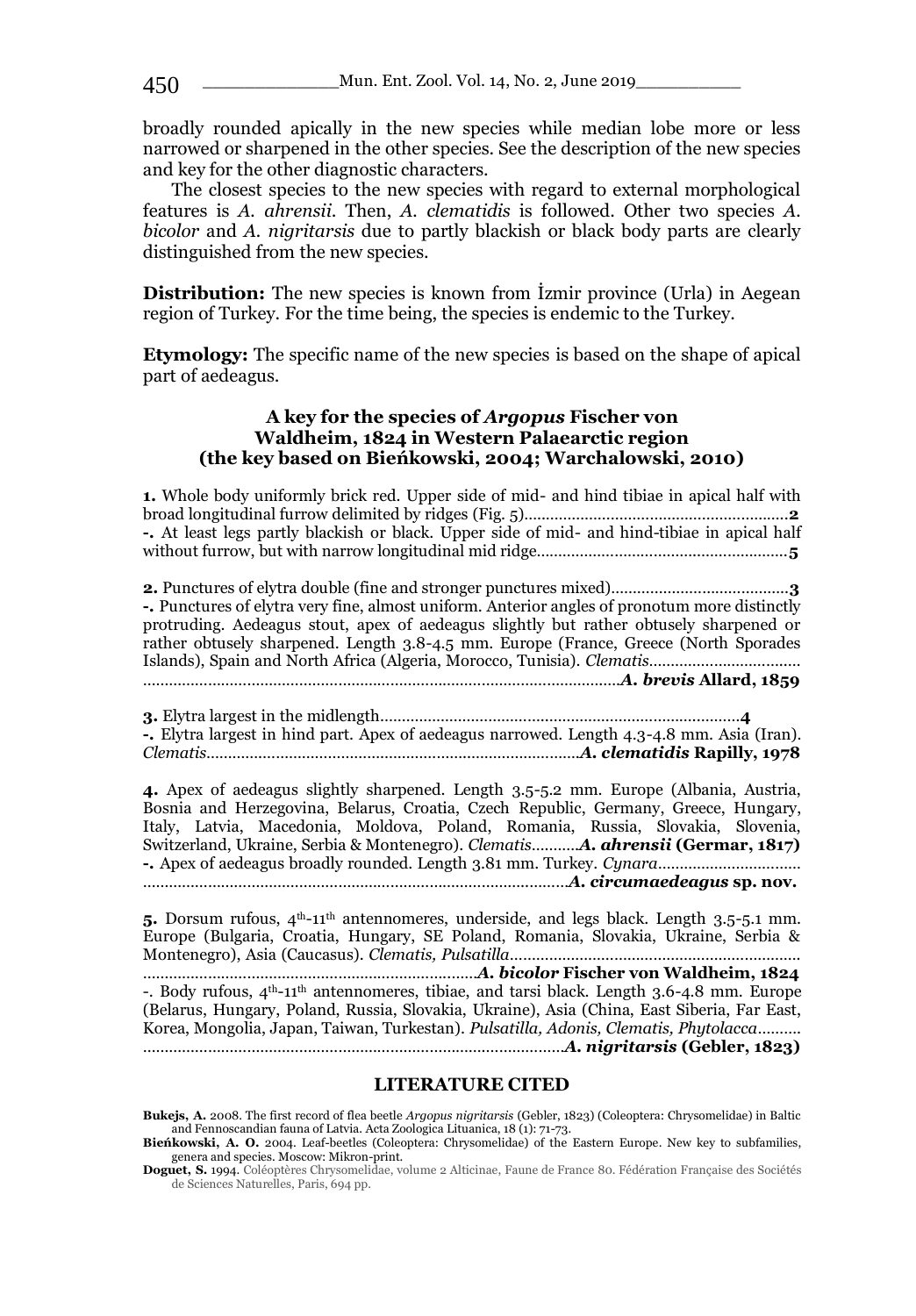**Döberl, M. 2010.** Alticinae. Pp. 491-562. In: Löbl I. & Smetana A. (ed.), Catalogue of Palaearctic Coleoptera, Vol. 6. Chrysomeloidea. Stenstrup: Apollo Books, 924 pp.

**Ekiz, A. N., Şen, İ., Aslan, E. G. & Gök, A.** 2013. Checklist of leaf beetles (Coleoptera: Chrysomelidae) of Turkey, excluding Bruchinae. Journal of Natural History, 47 (33-34): 2213-2287.

**Gruev, B. & Döberl, M.** 1997. General distribution of the flea beetles in the Palaearctic subregion (Coleoptera, Chrysomelidae: Alticinae). Scipolia, 37: 1-496.

**Jolivet, P.** 1991. Sélection trophique chez les Alticinae (Coleoptera, Chrysomelidae). Bull. Mens. Soc. Linn. Lyon, 60 (1): 26-40, (2): 53-72.

**Özdikmen, H.** 2014. Chorotype identification for Turkish Chrysomeloidea (Coleoptera) Part VIII – Chrysomelidae: Alticinae. Munis Entomology & Zoology, 9 (1): 325-375.

**Warchalowski, A.** 2003. The leaf-beetles (Chrysomelidae) of Europe and the Mediterranean region. Warszawa.

**Warchalowski, A.** 2010. The Palaearctic Chrysomelidae. Identification Keys. Vol. 1 & 2. Natura Optima Dux Foundation, Warszawa, 1212 pp.



Figure 1. The locality of *Argopus circumaedeagus* sp. nov. in Turkey.



Figure 2. Holotype (male) of *Argopus circumaedeagus* sp. nov., dorsal habitus (left), ventral habitus (right).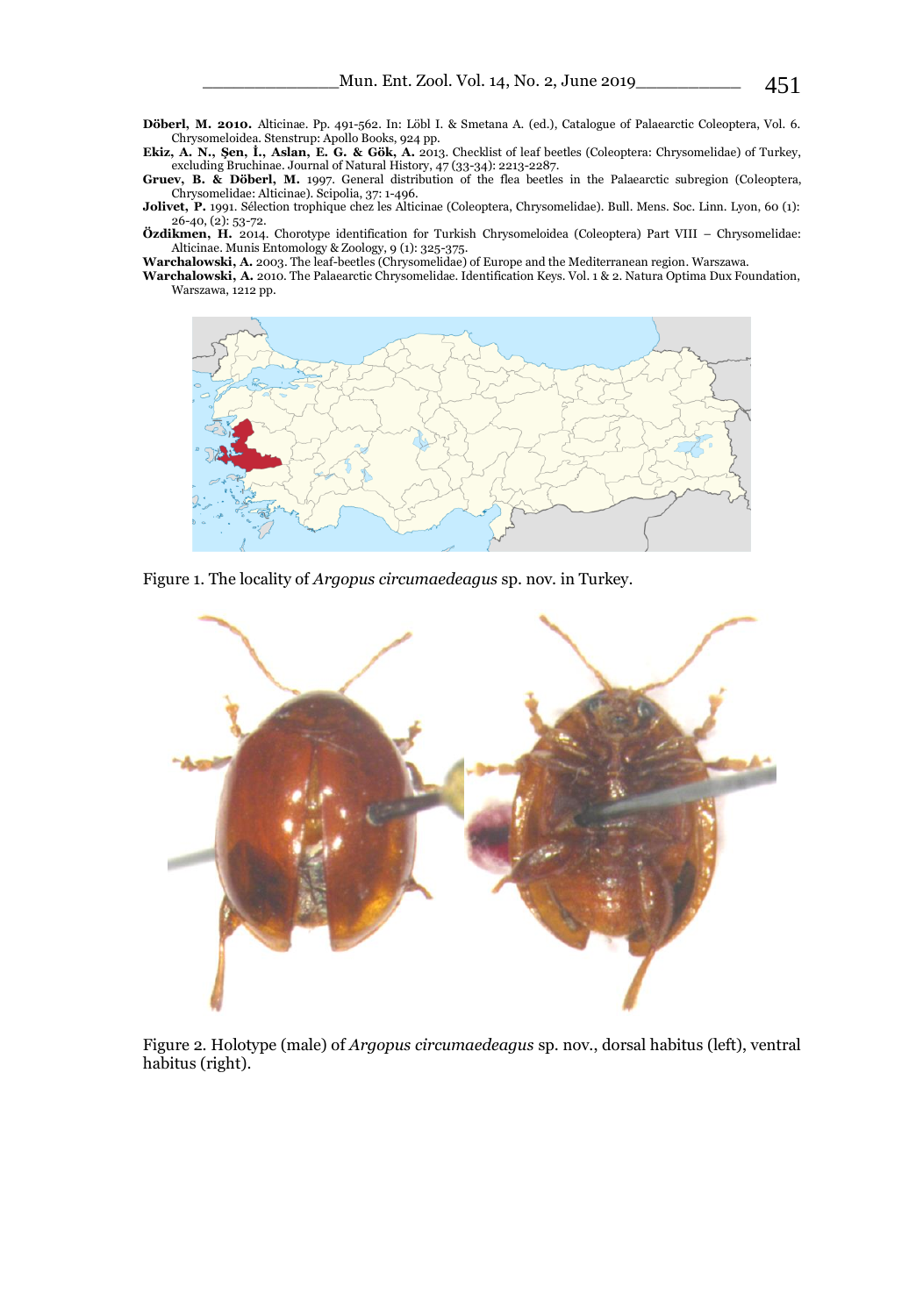

Figure 3. Aedeagus of *Argopus circumaedeagus* sp. nov., A. Dorsal view, B. Lateral view, C. Apical part of median lobe in dorsal view, D. Apical part of median lobe in lateral view, E. apical part of median lobe in ventral view.